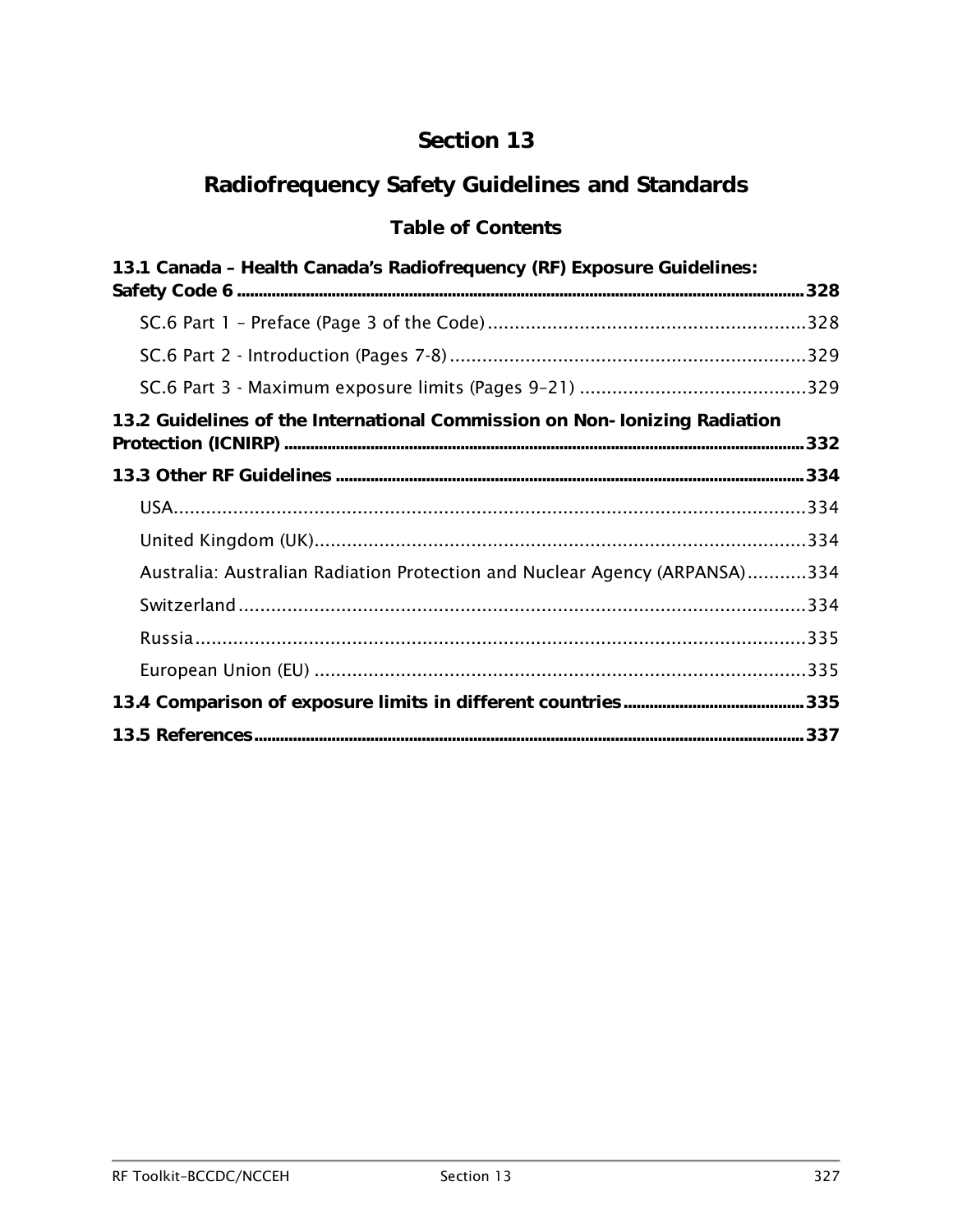## <span id="page-1-0"></span>13.1 Canada – Health Canada's Radiofrequency (RF) Exposure Guidelines: Safety Code 6

The current update of Safety Code 6 titled "Limits of Human Exposure to Radiofrequency Electromagnetic Energy in the Frequency Range from 3 kHz to 300 GHz["1](#page-10-1) was released by Health Canada in 2009. It replaced the 1999 version (99–EHD– 237).

Safety Code 6 applies to workers and to the general public.

In this section of the toolkit, the focus will be on the exposure of the general public.

Excerpts (*in italics*) from Safety Code 6 (SC.6) with BCCDC comments:

#### <span id="page-1-1"></span>*SC.6 Part 1 – Preface (Page 3 of the Code)*

*1.1 - "This code has been adopted as the scientific basis for the equipment certification specifications outlined in Industry Canada's regulatory compliance documents that govern the use of wireless devices in Canada, such as cell phones, cell towers (base stations) and broadcast antennae."*

Comment: This statement is consistent with the recommendations of the International Commission on Non-Ionizing Radiation Protection (ICNIRP).

*1.2 – "The guidelines (exposure limits) do not apply to the deliberate exposure for treatment of patients by, or under the direction of, medical practitioners."*

Comment: RF sources of different frequencies and power outputs are used in medicine (radiology, oncology, cardiology, physiotherapy) for diagnostic and therapeutic purposes. In general, there are no exposure limits pertaining to patients, but some precautions are recommended by ICNIRP.

*1.3 – "The guidelines are not intended for use as a product performance specification document, as the limits in this safety code are for controlling human exposure and are independent of the source of RF energy."*

Comment: Product performance specifications relate to the design and quality of the products. They fall under the responsibility of Industry Canada (IC). IC regulations apply to RF installations and devices, such as radio-communication and broadcasting antenna systems $^{\scriptscriptstyle 2}$  and radio-communication apparatus at all frequency bands[.](#page-10-3) $^{\scriptscriptstyle 3}$ 

*1.4 – "The safety limits in this code are based on an ongoing review of published scientific studies on the health impacts of radiofrequency electromagnetic energy. This code is periodically revised to reflect new knowledge in the scientific literature and the exposure limits may be modified, if deemed necessary."*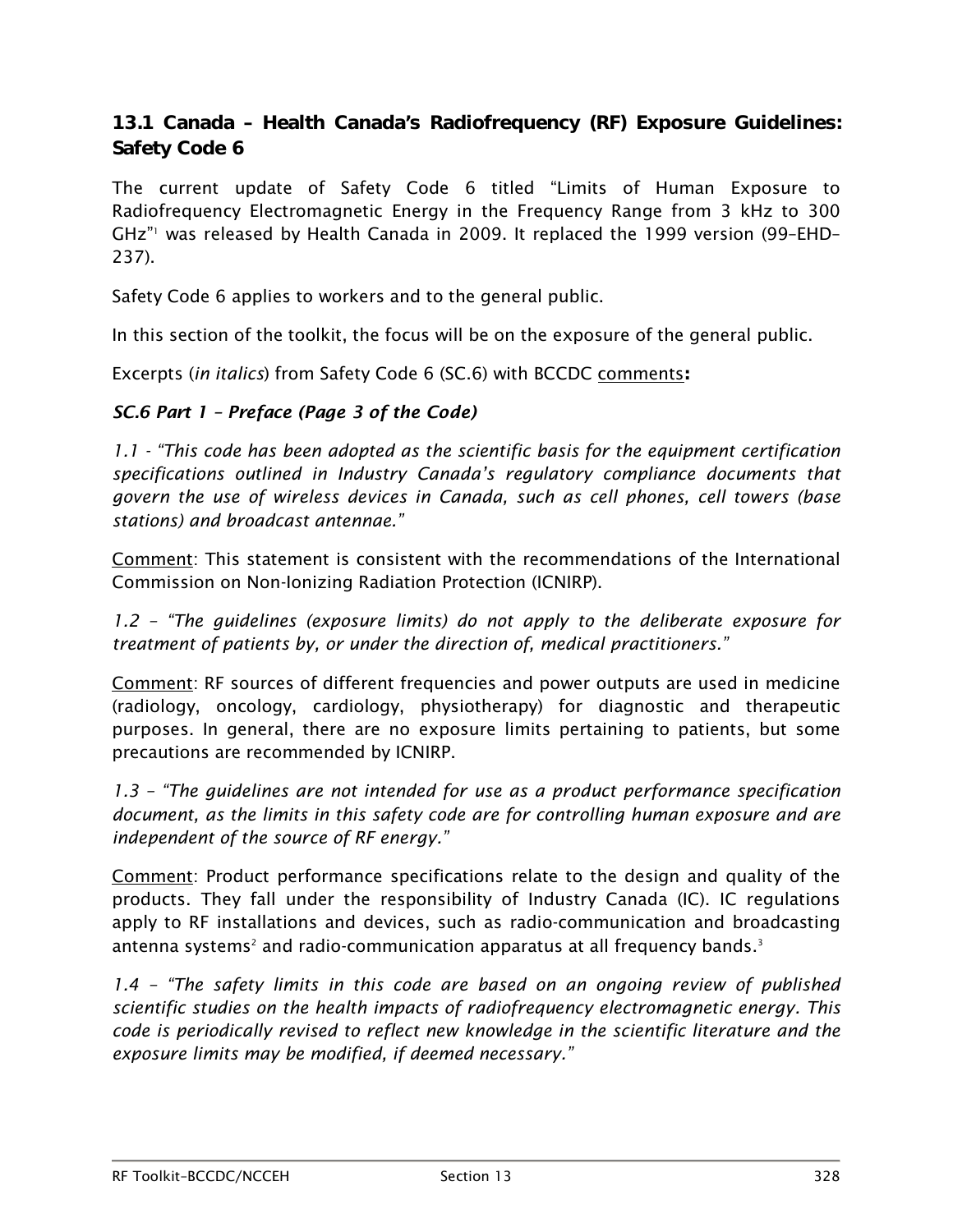Comment: On the whole, Safety Code 6 guidelines are consistent with the recommendations of the International Commission on Non-ionizing Radiation Protection<sup>4,[5](#page-10-5)</sup> and the recommendations of the World Health Organization[.](#page-10-6)<sup>6</sup> Currently, ICNIRP is reviewing its RF guidelines, but no date has been set for the completion of this work. We would expect Health Canada to follow suit if major changes are made to ICNIRP's RF guidelines.

### <span id="page-2-0"></span>*SC.6 Part 2 - Introduction (Pages 7- 8)*

*2.1- Page 7 – "The exposure limits specified in Safety Code 6 have been established based upon a thorough evaluation of the scientific literature related to the thermal and possible non-thermal effects of RF energy on biological systems.* 

Health Canada scientists consider all peer-reviewed scientific studies, on an ongoing basis, and employ a weight-of-evidence approach when evaluating the possible health risks of RF energy.

This approach takes into account both the quantity of studies on a particular endpoint (whether adverse or no effect), but more importantly, the quality of those studies.

Poorly conducted studies (e.g., incomplete dosimetry or inadequate control samples) receive relatively little weight, while properly conducted studies (e.g., all controls included, appropriate statistics, complete dosimetry) receive more weight."

- *2.2- Page 8 – "The purposes of the Code are:*
- *(a) Specify maximum levels of human exposure to RF energy at frequencies between 3 kHz and 300 GHz, to prevent adverse human health effects;*
- *(b) Specify maximum allowable RF contact and induced body currents to prevent the physical perception of internal currents resulting from RF energy in uncontrolled environments, and to prevent RF shock or burns to personnel in controlled environments;*
- *(c) Provide guidance for evaluating RF exposure levels to ensure that personnel in controlled and uncontrolled environments are not exposed at levels greater than the limits specified in this code."*

Comment: Safety Code 6 guidelines are based on review of both thermal and nonthermal effects.

Note: controlled environment refers to worker environment and uncontrolled environment to public spaces.

#### <span id="page-2-1"></span>*SC.6 Part 3 - Maximum exposure limits (Pages 9–21)*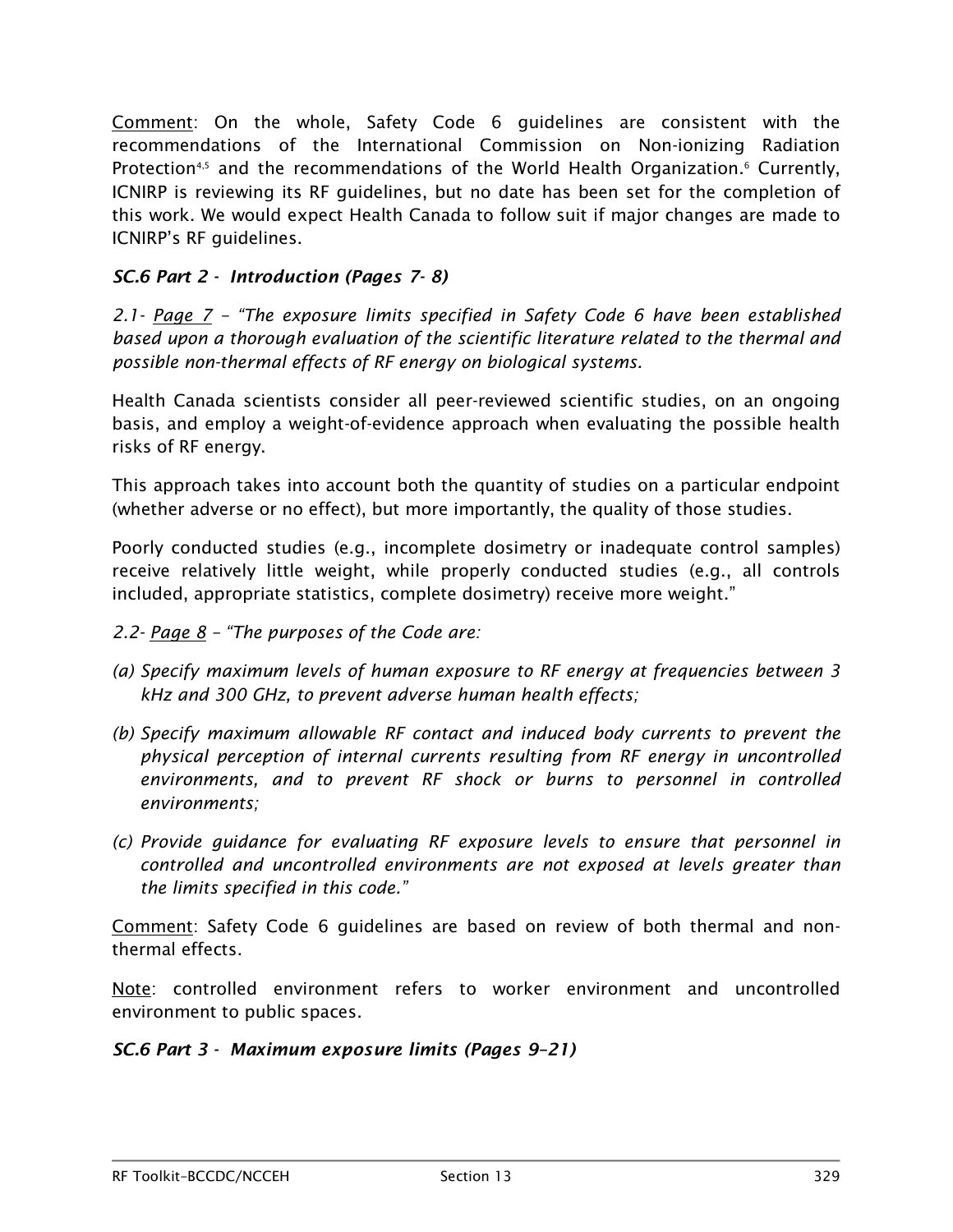#### *3.1- Page 9*

- *"Despite the advent of thousands of additional research studies on RF energy and health, the predominant adverse health effects associated with RF energy exposures in the frequency range from 3 kHz to 300 GHz still relate to the occurrence of tissue heating and excitable tissue stimulation from short-term (acute) exposures."*
- *"At present, there is no scientific basis for the premise of chronic and/or cumulative health risks from RF energy at levels below the limits outlined in Safety Code 6."*
- *"For frequencies from 3 to 100 kHz, the predominant health effect to be avoided is the unintentional stimulation of excitable tissues, since the threshold for electro-stimulation in this frequency range will typically be lower than that for the onset of thermal effects.*

Experimental studies have demonstrated that exogenous electric and magnetic field exposures can induce in situ electric fields and currents within biological tissue that can lead to nerve and muscle depolarization (5, 8–9, 31–32).

Limits for maximum external electric and magnetic field strengths have been established in Safety Code 6 to avoid in situ electric field strengths greater than that of the minimum excitation threshold for excitable tissues."

- *"For frequencies from 100 kHz to 300 GHz, tissue heating is the predominant health effect to be avoided. Other proposed non-thermal effects have not been conclusively documented to occur at levels below the threshold where thermal effects arise. Studies in animals, including non-human primates, have consistently demonstrated a threshold effect for the occurrence of behavioral changes and alterations in core-body temperature of ~1.0°C, at a whole-body average SAR of ~4 W/kg. This forms the scientific basis for the whole-body average SAR limits in Safety Code 6. To ensure that thermal effects are avoided, a safety factor of 10 has been incorporated for exposures in controlled environments, resulting in a whole-body-averaged SAR limit of 0.4 W/kg.*

*A safety margin of 50 has been incorporated for exposures in uncontrolled environments to protect the general public, resulting in a whole-body average SAR limit of 0.08 W/kg."*

Comment: RF devices used by the general public operate at frequencies ranging from 300 kHz to 2.45 GHz. Thus, the main interest is on frequencies above 300 kHz. As stated in Safety Code 6, the thermal effects due to absorption of radiofrequency energy by soft tissue are the main basis for regulation. The exposure limits have been set to prevent excessive tissue heating. The rate at which RF energy is absorbed by the body is described in terms of the Specific Absorption Rate (SAR) in units of Watt/Kilogram (W/Kg). For reference, a list of SAR values for Cellular Telephones has been made available by the US Federal Communication Commission[.7](#page-10-7)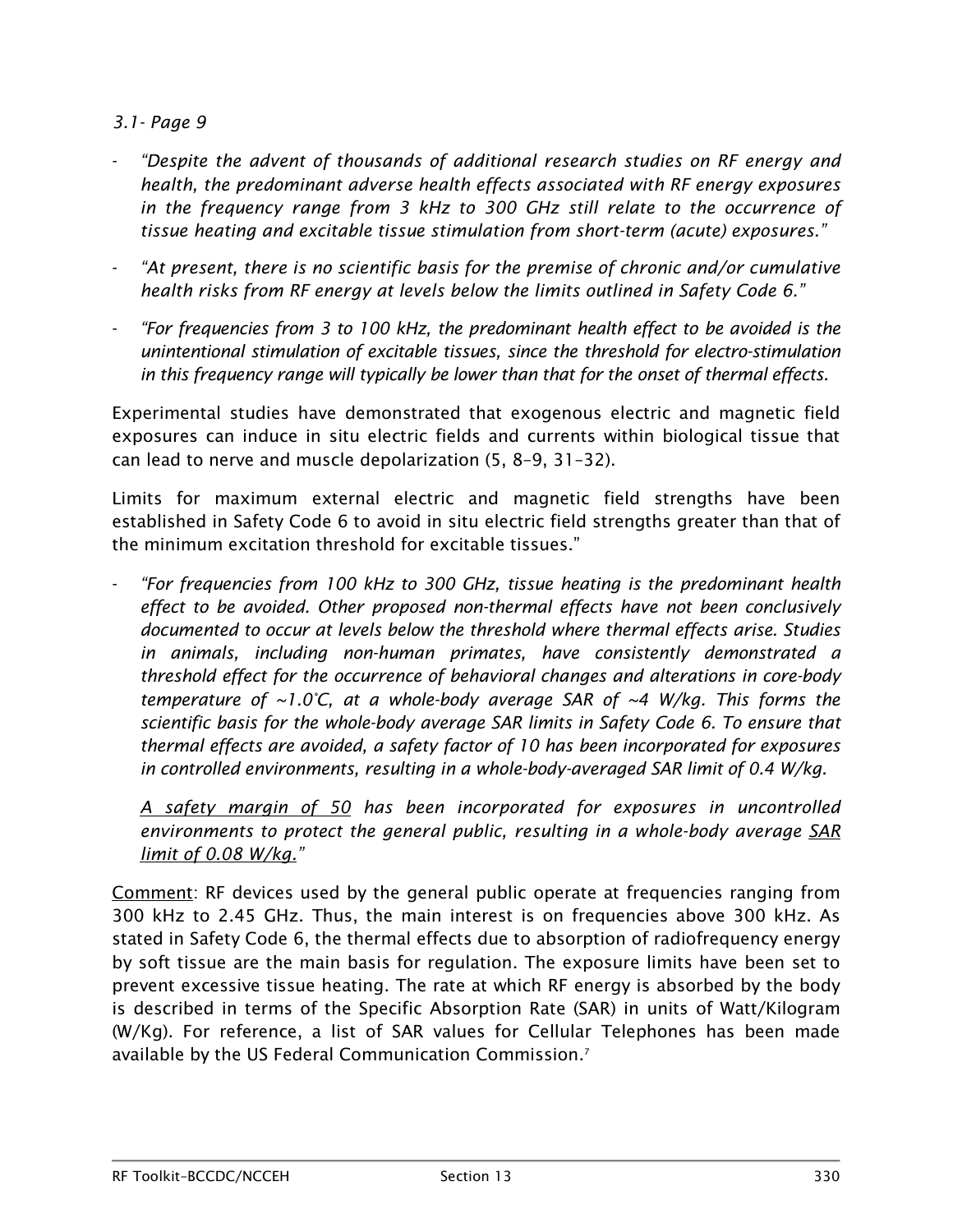#### *3.2- Exposure limits for public areas – Safety Code 6 Exposure Limit[s1\(T](#page-10-1)able 6, p. 18)*

| п<br><b>Frequency</b><br>(MHz) | <b>Electric Field</b><br>Strength; rms<br>(V/m) | з<br><b>Magnetic Field</b><br><b>Strength; rms</b><br>(A/m) | л<br><b>Power</b><br><b>Density</b><br>$(W/m^2)$ | 5<br>Averaging<br><b>Time</b><br>(min) |
|--------------------------------|-------------------------------------------------|-------------------------------------------------------------|--------------------------------------------------|----------------------------------------|
| $0.003 - 1$                    | 280                                             | 2.19                                                        |                                                  | 6                                      |
| $1 - 10$                       | 280/f                                           | 2.19/f                                                      |                                                  | 6                                      |
| $10 - 30$                      | 28                                              | 2.19/f                                                      |                                                  | 6                                      |
| $30 - 300$                     | 28                                              | 0.073                                                       | $2^*$                                            | 6                                      |
| $300 - 1500$                   | $1.585f^{0.5}$                                  | $0.0042 f^{0.5}$                                            | f/150                                            | 6                                      |
| 1 500 - 15 000                 | 61.4                                            | 0.163                                                       | 10                                               | 6                                      |
| 15 000 - 150 000               | 61.4                                            | 0.163                                                       | 10                                               | 616 000 / $f^{1.2}$                    |
| 150 000 - 300 000              | $0.158 f^{0.5}$                                 | $4.21 \times 10^{-4} f^{0.5}$                               | $6.67 \times 10^{-5} f$                          | 616 000 / $f^{1,2}$                    |

Table 6. Exposure Limits for Uncontrolled Environments.

\* Power density limit is applicable at frequencies greater than 100 MHz.

Notes: 1. Frequency,  $f$ , is in MHz.

2. A power density of  $10 \text{ W/m}^2$  is equivalent to  $1 \text{ mW/cm}^2$ .

3. A magnetic field strength of 1 A/m corresponds to 1.257 microtesla ( $\mu$ T) or 12.57 milligauss (mG).

#### *- ICNIRP's Exposure Limit[s4](#page-10-4) (Table 7, p. 511)*

Table 7. Reference levels for general public exposure to time-varying electric and magnetic fields (unperturbed rms  $values)$ .

| Frequency range | E-field strength<br>$(V m^{-1})$ | H-field strength<br>$(A m^{-1})$ | B-field<br>$(\mu T)$    | Equivalent plane wave<br>power density $S_{eq}$ (W m <sup>-2</sup> ) |
|-----------------|----------------------------------|----------------------------------|-------------------------|----------------------------------------------------------------------|
| up to 1 Hz      |                                  | $3.2 \times 10^{4}$              | $4 \times 10^4$         |                                                                      |
| 1-8 Hz          | 10,000                           | $3.2 \times 10^{4}/f^{2}$        | $4 \times 10^4$ / $f^2$ |                                                                      |
| $8-25$ Hz       | 10,000                           | 4,000/f                          | 5,000/f                 |                                                                      |
| 0.025-0.8 kHz   | 250/f                            | 4/f                              | 5If                     |                                                                      |
| $0.8 - 3$ kHz   | 250)f                            |                                  | 6.25                    |                                                                      |
| 3-150 kHz       | 87                               |                                  | 6.25                    |                                                                      |
| $0.15-1$ MHz    | 87                               | 0.73/f                           | 0.92/f                  |                                                                      |
| $1-10$ MHz      | $87/f^{1/2}$                     | 0.73/f                           | 0.92/f                  |                                                                      |
| 10-400 MHz      | 28                               | 0.073                            | 0.092                   |                                                                      |
| 400-2,000 MHz   | $1.375f^{1/2}$                   | $0.0037 f^{1/2}$                 | $0.0046 f^{1/2}$        | f/200                                                                |
| 2-300 GHz       | 61                               | 0.16                             | 0.20                    | π                                                                    |

Comment: There are differences between Safety Code 6 and ICNIRP power density limits in the frequency range 300 MHz–1500 MHz. Canada and the United States apply a limit of f/150 for frequencies between 300 MHz and 1.5 GHz while ICNIRP recommends a limit of f/200, f being the frequency in MHz.

For example, at a frequency of 900 MHz, the Canadian limit is  $900/150 = 6$  Watt/m<sup>2</sup> (600 μW/cm<sup>2</sup>) while ICNIRP's limit is  $900/200 = 4.5$  Watt/ m<sup>2</sup> (450 μW/cm<sup>2</sup>).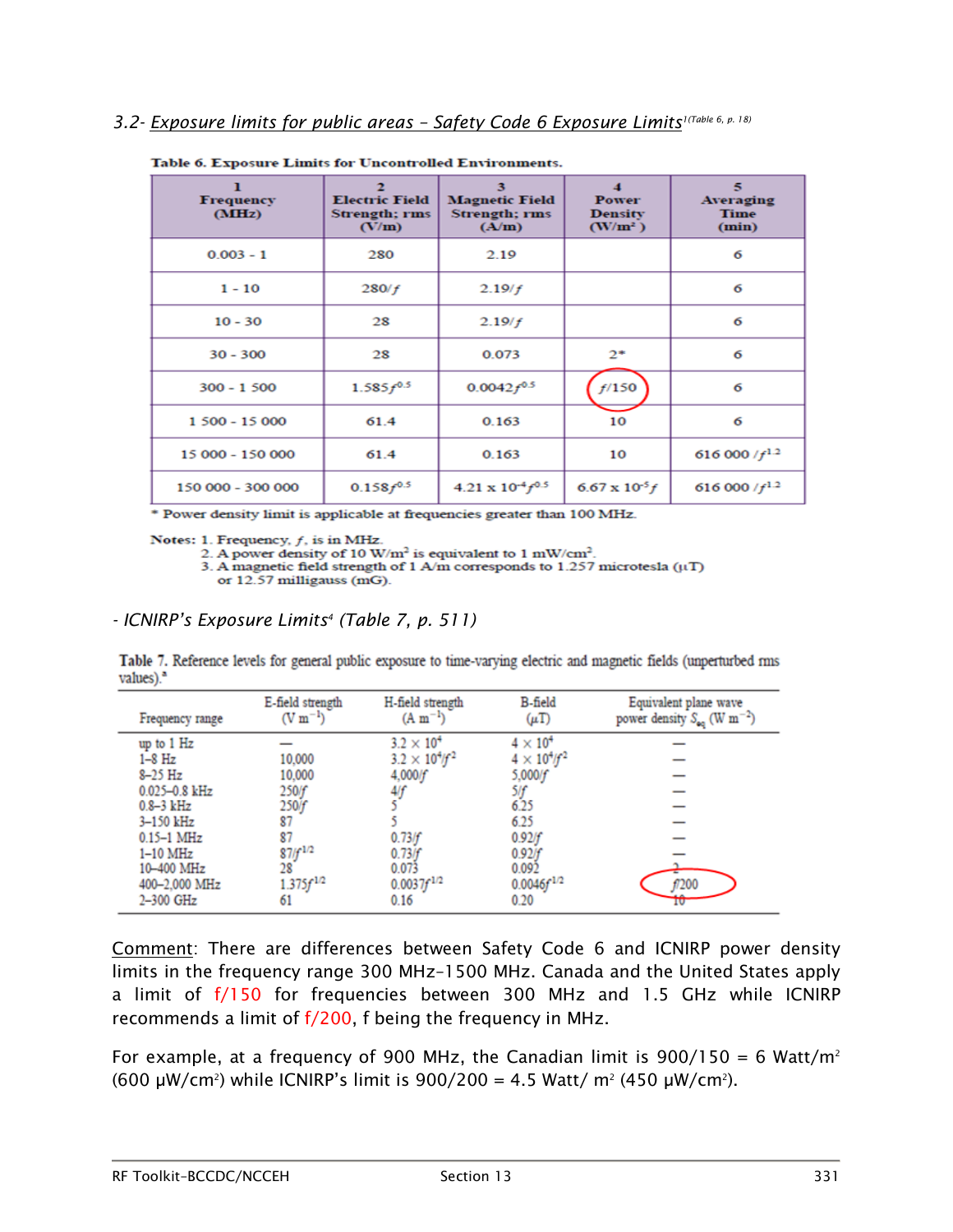However, this has little practical impact on the protection of the public since the timeaveraged power densities from existing domestic devices are much lower even at close distances. For example, the power densities from RF devices such as baby monitors, microwave ovens, mobile phones, Wi-Fi, and smart meters are less that  $0.01$  Watt/m<sup>2</sup> at 1 meter from the source.

## <span id="page-5-0"></span>13.2 Guidelines of the International Commission on Non-Ionizing Radiation Protection (ICNIRP)

*"Guidelines for limiting exposure to time-varying electric, magnetic and electromagnettic fields (up to 300 GHz)["4](#page-10-4)*

ICNIRP's limits of exposure to electromagnetic fields (EMF) are based on established health effects and are termed reference levels. Depending on the frequency and the exposure conditions, the physical quantities used to specify the exposure limits are: current density, SAR, and power density.

Excerpts (*in italics*) from ICNIRP guidelines with BCCDC comments:

*ICNIRP-Page 510: Guidelines for limiting EMF exposure –*

*The basic restrictions for time varying electric and magnetic fields are for frequencies up to 10 GHz. The health effects considered in the development of basic exposure restrictions for various frequency ranges are:*

- *"Between 1 Hz and 100 KHz, basic restrictions are provided on current density to prevent effects on nervous system functions."*

Comment: In the frequency range 1 Hz–100 kHz, the thermal effects are negligible and the induced currents generated by magnetic fields are the main concern. The limits are intended to prevent peripheral nerve and/or cardiac stimulation.

Example of sources in the frequency range 1 Hz-100 kHz: electrical power lines (50-60 Hz), MRI magnetic fields, electrical appliances, radio navigation, industrial induction heaters, etc.

- *"Between 100 kHz and 10 GHz, basic restrictions on SAR are provided to prevent whole-body heat stress and excessive localized tissue heating; in the 100 kHz–10 MHz range, restrictions are provided on both current density and SAR."*

Comment: At frequencies between 100 kHz and 10 GHz, the thermal effects are predominant. Therefore, the limits apply to the specific absorption rate (SAR).

Example of sources in the frequency range 100 kHz-10 GHz: AM/FM radio, shortwave radio, CB radio, TV, mobile phones and base stations, microwave ovens, radar, etc.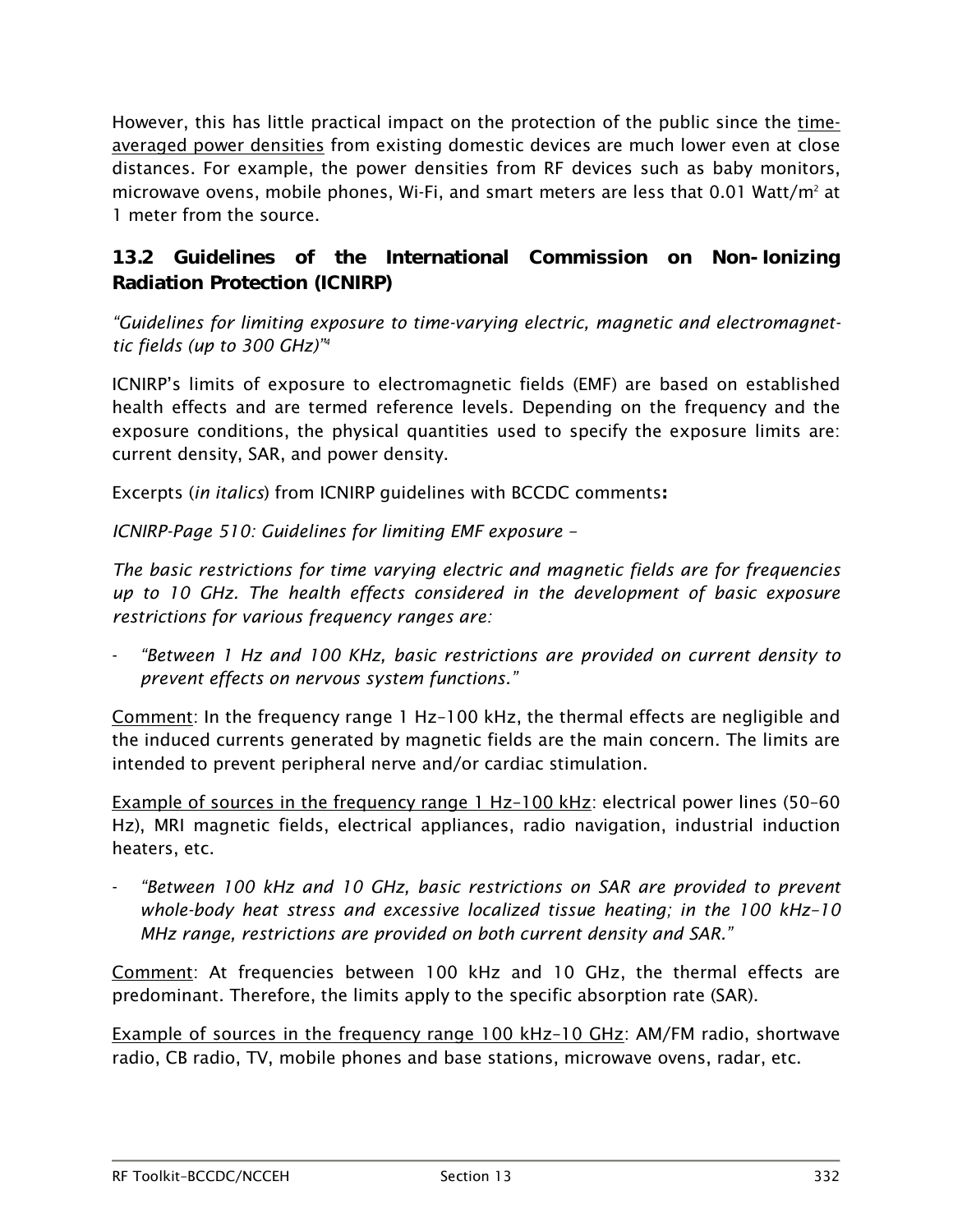- *"Between 10 GHz and 300 GHz, basic restrictions are provided on power density to prevent excessive heating near the body surface (skin)."*

Comment: Above 10 GHz and up to 300 GHz, the penetration of RF energy into tissue is weak, and most of the incident energy is absorbed at the surface of the skin. As a result, SAR is negligible in this frequency range and power density is the appropriate quantity to measure.

Example of sources in the frequency range 10 GHz–300 GHz: Transmission video devices (remote sensing, security screening, telecommunications by satellite, etc.).

- "In the low-frequency range up to 100 kHz, the general public reference levels for *magnetic fields are set at a factor of 5 below the values set for occupational exposure."*
- *"In the frequency range 100 kHz–10 MHz, the general public reference levels for magnetic fields have been increased compared with the limits given in the 1988 IRPA guideline. In that guideline, the magnetic field strength reference levels were calculated from the electric field strength reference levels by using the far-field formula relating E and H."*
- *"In the high-frequency range 10 MHz–10 GHz, the general public reference levels for electric and magnetic fields are lower by a factor of 2.2 than those set for occupational exposure. The factor of 2.2 corresponds to the square root of 5, which is the safety factor between the basic restrictions for occupational exposure and those for general public exposure."*

Comment: In the far field, the electrical field E is proportional to the square root of the power density: E=  $\sqrt{s}$ 

The occupational power density limit  $S(W)_{\text{limit}}$  is equal to five times the public power density limit  $5 x S(P)_{limit}(public)$ :

$$
S(W)_{limit}(works) = 5 \times S(P)_{limit}(public),
$$

Then:

$$
E_{limit}(works) = \sqrt{5} E_{limit}(public) = 2.2 E_{limit}(public)
$$

"In the high-frequency range 10-300 GHz, the general public reference levels are *defined by the power density, as in the basic restrictions, and are lower by a factor of 5 than the occupational exposure restrictions."*

Comment: At high frequencies above 10 GHz, RF waves are much less penetrating and rapidly absorbed by the skin. As a result, the internal thermal effects are insignificant and the assessment of SAR is inappropriate. Therefore, only power density measurements are necessary above 10 GHz.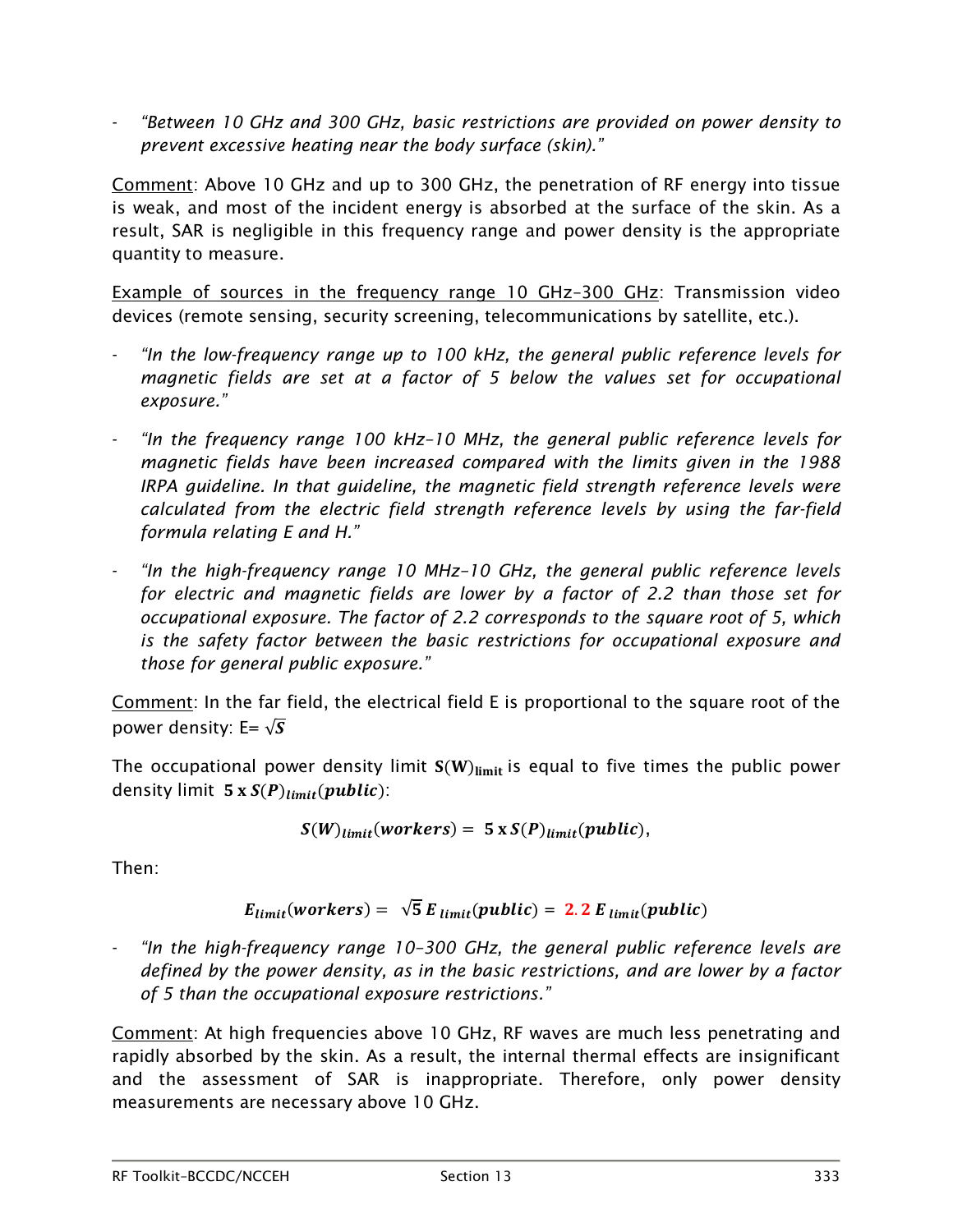## <span id="page-7-0"></span>13.3 Other RF Guidelines

#### <span id="page-7-1"></span>*USA*

In the United States, the Federal Communications Commission (FCC) regulates interstate and international communications by radio, television, wire, satellite and cable in all 50 states, the District of Columbia, and US territories.

On August 1, 1996 the FCC adopted the RF guidelines developed by the National Council on Radiation Protection and Measurements (NCRP): "Maximum Permissible Exposure limits for field strength and power density for the transmitters operating at frequencies of 300 kHz–100 GHz.["8](#page-10-8)

The Commission adopted also the RF standards developed by the Institute of Electrical and Electronics Engineers IEEE-C95.1–2005 Standard for Safety Levels with Respect to Human Exposure to Radio Frequency Electromagnetic Fields, 3 kHz to 300  $GHz.^9$ 

Comment: At 900 MHz, the FCC RF power density limits are 33% higher than ICNIRP reference levels. For other frequencies, the FCC limits are similar to ICNIRP's.

#### <span id="page-7-2"></span>*United Kingdom (UK)*

Advice on limiting exposure to electromagnetic fields between 0 and 300 GHz – NRPB-Volume 12, No. 2, 2004. [10](#page-11-1)

Comment: The UK guidelines are based on ICNIRP recommendations, with the same exposure limits.

#### <span id="page-7-3"></span>*Australia: Australian Radiation Protection and Nuclear Agency (ARPANSA)*

Regulations: Maximum exposure levels to RF fields – 3 kHz to 300 GHz (adopted on 20 March 2002).<sup>[11](#page-11-2)</sup>

Comment: Australian guidelines are based on ICNIRP recommendations, with the same exposure limits.

#### <span id="page-7-4"></span>*Switzerland*

In Switzerland, [12,](#page-11-3)[13](#page-11-4) an ordinance on the protection against non-ionizing radiation was adopted in 1999. RF exposure limits similar to ICNIRP's reference levels apply in all public areas.

However, lower precautionary limits are added as follows:

A limit for the electric field E of 10% of ICNIRP reference level (equivalent to 1% of ICNIRP power density reference level) applies to mobile base stations.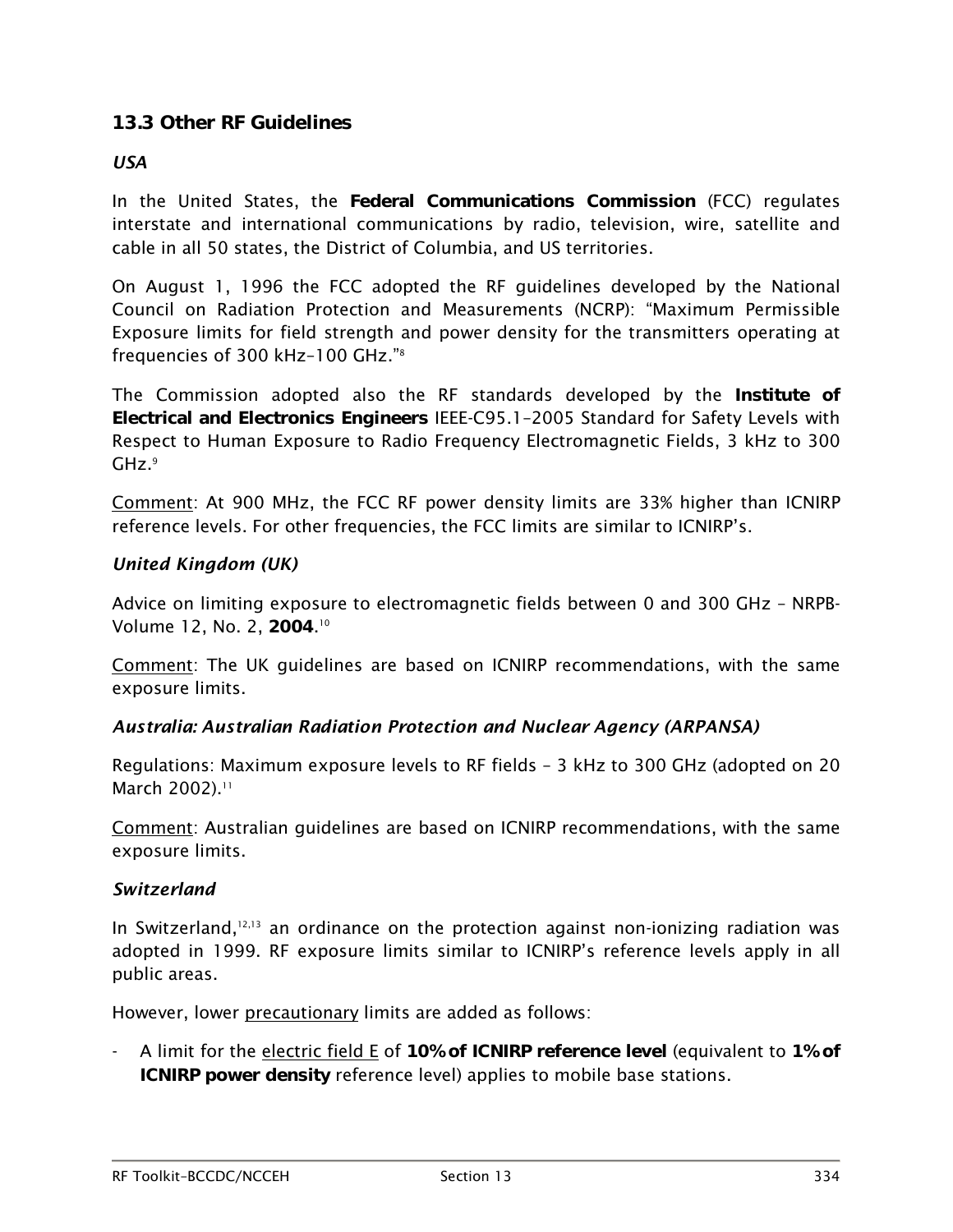Frequency-dependent exposure limits for electrical field strength E of 11% to 3% of ICNIRP reference levels apply to other RF transmitters and radar.

## <span id="page-8-0"></span>*Russia*

In Russia, the protection of the population is governed by the Law 2.2.4/2.1.8.055-96 on "Sanitary norms and regulations.["14](#page-11-5) Exposure limits are based on "Hygienicepidemiological requirements" and equal to 2% of ICNIRP reference levels for RF fields in the frequency range 300 MHz–300 GHz. The basis of the Russian limits is to "prevent biological effects that are not generally seen as health risk in Western countries.["13](#page-11-4)

#### <span id="page-8-1"></span>*European Union (EU)*

The EU issued a Directive on RF in 2004: Directive 2004/40/EC of the European Parliament and of the Council of 29 April 2004 on the minimum health and safety requirements regarding the exposure of workers to the risks arising from physical agents (electromagnetic fields) - Frequencies Covered: > 1 Hz – 300 GH[z15](#page-11-6)

Comment: The European Union Directive is based on ICNIRP recommendations, with the same exposure limits. However, EU countries adopted three different approaches, as shown in Table 1. [13](#page-11-4)

| Group          | <b>Countries</b>                                                                                                 | <b>Regulations</b>                                                          | <b>National RF limits</b>                                                       | <b>Basis</b>                                   |
|----------------|------------------------------------------------------------------------------------------------------------------|-----------------------------------------------------------------------------|---------------------------------------------------------------------------------|------------------------------------------------|
| G <sub>1</sub> | Cyprus, Czech republic,<br>Estonia, Finland, France,<br>Hungary, Ireland, Malta,<br>Portugal, Romania, and Spain | Yes, mandatory.<br><b>Identical to EU</b><br><b>Directive</b><br>2004/40/EC | <b>Based on ICNIRP</b><br>reference levels                                      | As ICNIRP.<br>science-based                    |
| G2             | Austria, Denmark, Latvia,<br>Netherlands, Sweden, UK                                                             | No binding<br>regulations                                                   | Recommended limits<br>based on ICNIRP<br>reference levels but<br>not mandatory. | As ICNIRP.<br>science-based                    |
| G3             | Belgium, Bulgaria, Greece,<br>Italy, Lithuania, Luxembourg,<br>Poland, Slovenia                                  | Yes, mandatory.<br>More stringent<br>rules than EU<br><b>Directive</b>      | 1% of ICNIRP<br>reference levels                                                | Precautionary<br>principle, public<br>pressure |

## Table 1. Different regulatory approaches by EU countries

## <span id="page-8-2"></span>13.4 Comparison of exposure limits in different countries

Most countries follow the recommendations of the International Commission on Non-Ionizing Radiation Protection (ICNIRP) for limiting exposure to RF fields. However, some differences exist between North America, Eastern Europe and Western Europe.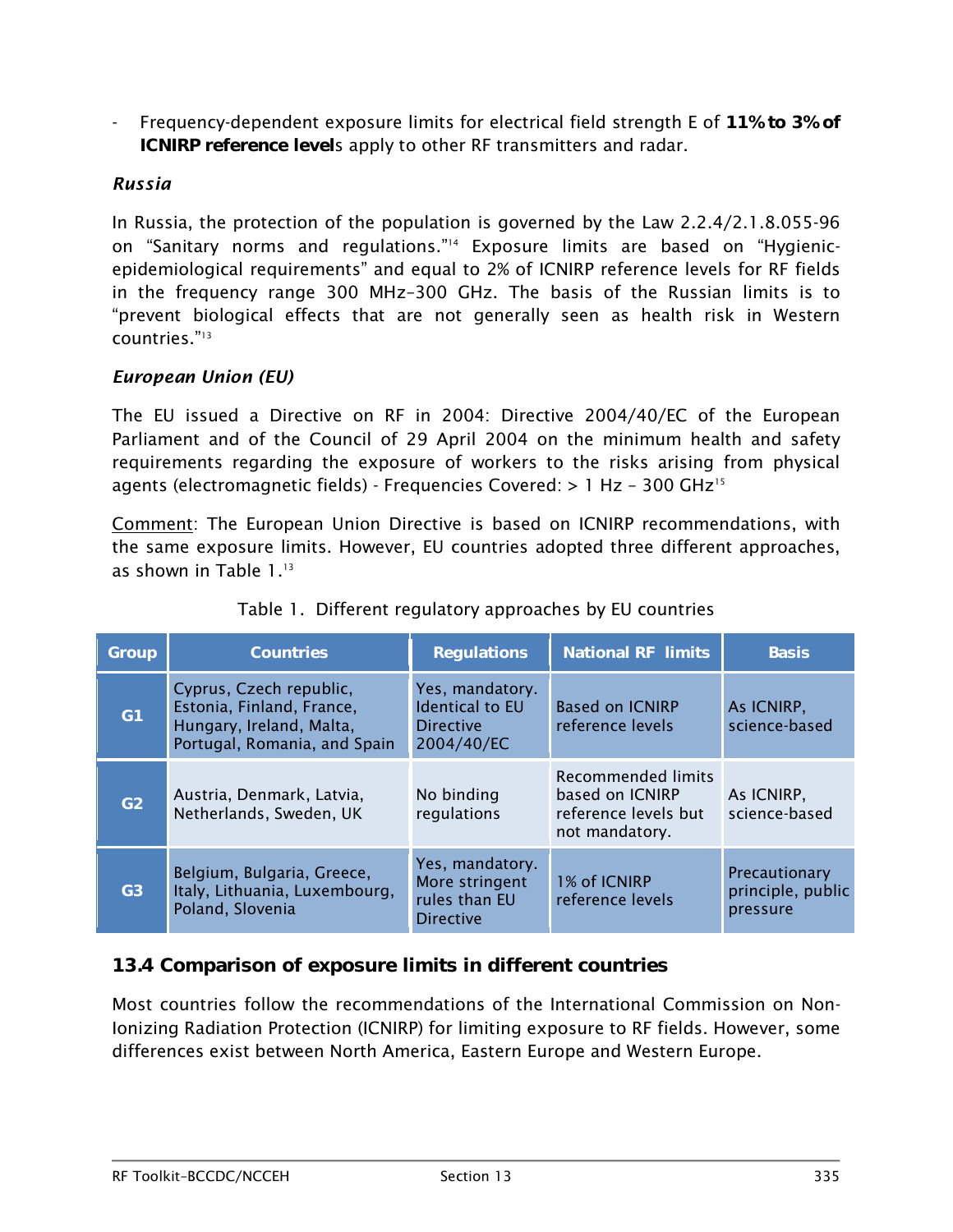Table 2 below<sup>13</sup> shows the RF exposure limits for the general public in different countries at RF frequencies of 900 MHz (e.g., GSM mobile phones and base stations, baby monitors, cordless phones, headphones, smart meters), 1.8 GHz (e.g., GSM, cordless phones), 2.1 GHz (UMTS mobile phones and base stations), and 2.45 GHz (e.g., microwave oven, baby monitors, Bluetooth, home area network).

| <b>FREQUENCY</b>   | <b>900 MHz</b> | <b>1.8 GHz</b> | <b>2.1 GHz</b> | 2.45 GHz |  |
|--------------------|----------------|----------------|----------------|----------|--|
| <b>COUNTRY</b>     |                |                |                |          |  |
| <b>ICNIRP</b>      | 4.5            | 9              | 10             | 10       |  |
| Canada             | 6              | 10             | 10             | 10       |  |
| <b>USA</b>         | $6\phantom{1}$ | 10             | 10             | 10       |  |
| Japan              | 6              | 10             | 10             | 10       |  |
| <b>Australia</b>   | 4.5            | 9              | 10             | 10       |  |
| <b>Austria</b>     | 4.5            | 9              | 10             | 10       |  |
| <b>Belgium</b>     | 4.5            | 9              | 10             | 10       |  |
| <b>Finland</b>     | 4.5            | 9              | 10             | 10       |  |
| France             | 4.5            | 9              | 10             | 10       |  |
| Germany            | 4.5            | 9              | 10             | 10       |  |
| <b>UK</b>          | 4.5            | 9              | 10             | 10       |  |
| <b>Spain</b>       | 4.5            | 9              | 10             | 10       |  |
| <b>Ireland</b>     | 4.5            | 9              | 10             | 10       |  |
| <b>Bulgaria</b>    | 0.10           | 0.10           | 0.10           | 0.10     |  |
| <b>Poland</b>      | 0.10           | 0.10           | 0.10           | 0.10     |  |
| <b>Russia</b>      | 0.10           | 0.10           | 0.10           | 0.10     |  |
| <b>Switzerland</b> | 0.045          | 0.095          | 0.095          | 0.095    |  |

Table 2. RF exposure limits for the general public in different countries Equivalent plane wave power density, W/m²

Most Western European countries apply ICNIRP's RF limits. Some Eastern Europe countries like Russia, Poland, and Bulgaria have adopted more stringent limits of the order of 2% of ICNIRP reference levels, but it is unclear how they are enforced.

The RF exposure limits adopted in Canada and the USA are similar to ICNIRP reference levels, except at 900 MHz.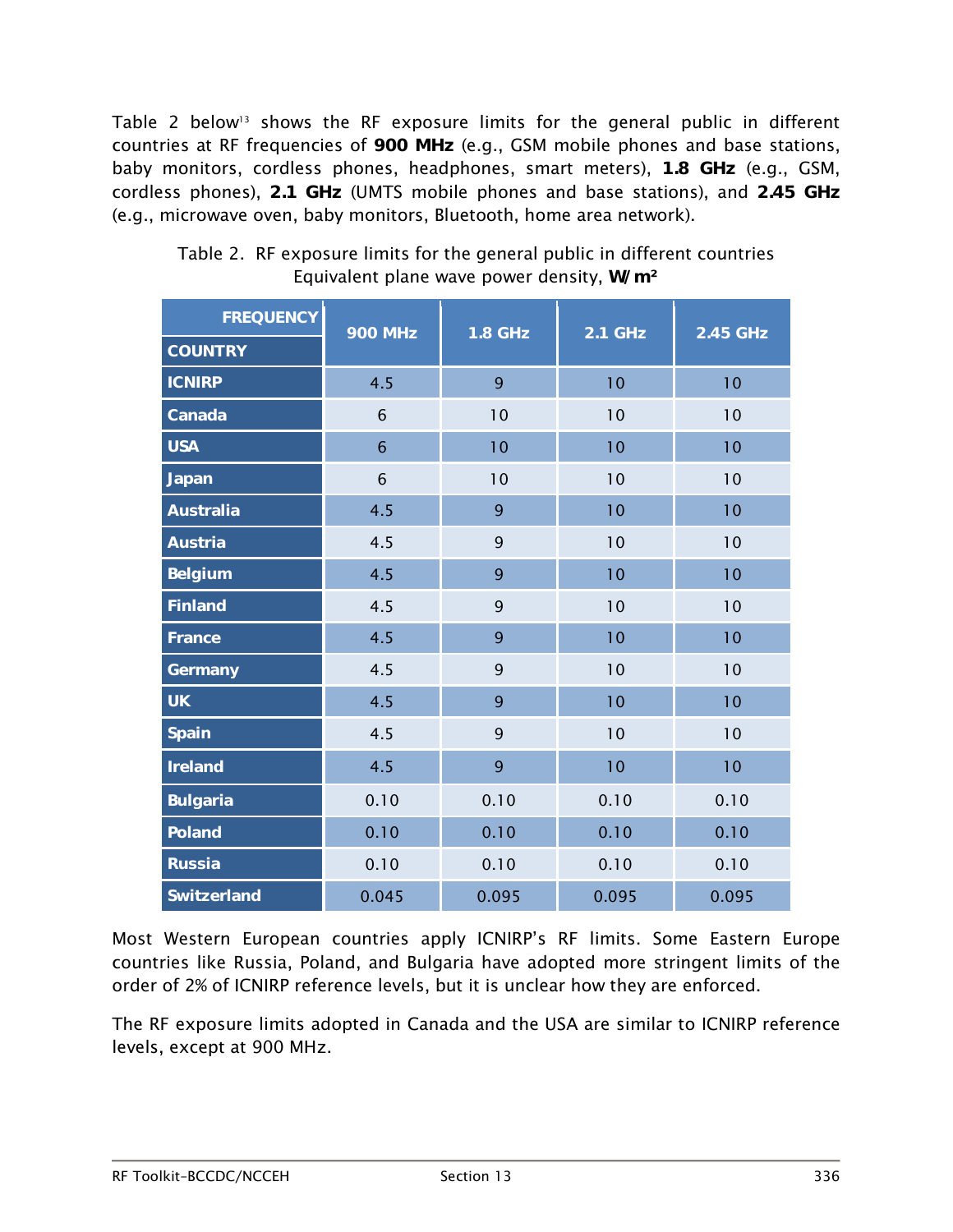## <span id="page-10-0"></span>13.5 References

<span id="page-10-1"></span>1. Health Canada. Limits of human exposure to radiofrequency electromagnetic energy in the frequency range from 3 kHz to 300 GHz. Safety code 6 (2009). Ottawa, ON: Health Canada, Healthy Environments and Consumer Safety Branch; 2009.

Available from: [http://www.rfsafetysolutions.com/PDF%20Files/Health%20Canada%20Safety%20](http://www.rfsafetysolutions.com/PDF%20Files/Health%20Canada%20Safety%20Code%206%20Standard_2009.pdf) [Code%206%20Standard\\_2009.pdf](http://www.rfsafetysolutions.com/PDF%20Files/Health%20Canada%20Safety%20Code%206%20Standard_2009.pdf)

- <span id="page-10-2"></span>2. Industry Canada. CPC-2-0-03 - Radiocommunication and broadcasting antenna systems (Issue 4). Ottawa, ON: Government of Canada, Spectrum Management and Telecommunications; 2007 Jun. Available from:<http://www.ic.gc.ca/eic/site/smt-gst.nsf/eng/sf08777.html>
- <span id="page-10-3"></span>3. Industry Canada. RSS-102 - Radio Frequency (RF) exposure compliance of radiocommunication apparatus (all frequency bands) (Issue 4). Ottawa, ON: Government of Canada, Spectrum Management and Telecommunications; 2010 Mar.

Available from:<http://www.ic.gc.ca/eic/site/smt-gst.nsf/eng/sf01904.html>

- <span id="page-10-4"></span>4. International Commission on Non-Ionizing Radiation Protection. ICNIRP statement on the "guidelines for limiting exposure to time-varying electric, magnetic, and electromagnetic fields (up to 300 ghz)". Health Phys. 2009;97(3):257-8.
- <span id="page-10-5"></span>5. International Commission on Non-Ionizing Radiation Protection. Guidelines for limiting exposure to time-varying electric, magnetic, and electromagnetic fields (up to 300 ghz). Health Phys. 1998;74(4):494-522.
- <span id="page-10-6"></span>6. World Health Organization. Model legislation for electromagnetic fields protection. Geneva, Switzerland: WHO; 2006. Available from: [http://www.who.int/peh](http://www.who.int/peh-emf/standards/EMF_model_legislation%5b1%5d.pdf)[emf/standards/EMF\\_model\\_legislation\[1\].pdf](http://www.who.int/peh-emf/standards/EMF_model_legislation%5b1%5d.pdf)
- <span id="page-10-7"></span>7. Federal Communications Commission. Specific Absorption Rate (SAR) for cellular telephones. Washington, DC: FCC; 2011. Available from: [http://www.fcc.gov/encyclopedia/specific-absorption-rate-sar](http://www.fcc.gov/encyclopedia/specific-absorption-rate-sar-cellular-telephones)[cellular-telephones](http://www.fcc.gov/encyclopedia/specific-absorption-rate-sar-cellular-telephones)
- <span id="page-10-8"></span>8. National Council on Radiation Protection and Measurements. Maximum Permissible Exposure limits for field strength and power density for the transmitters operating at frequencies of 300 kHz - 100 GHz. Bethesda, MD: NCRP; 1996.